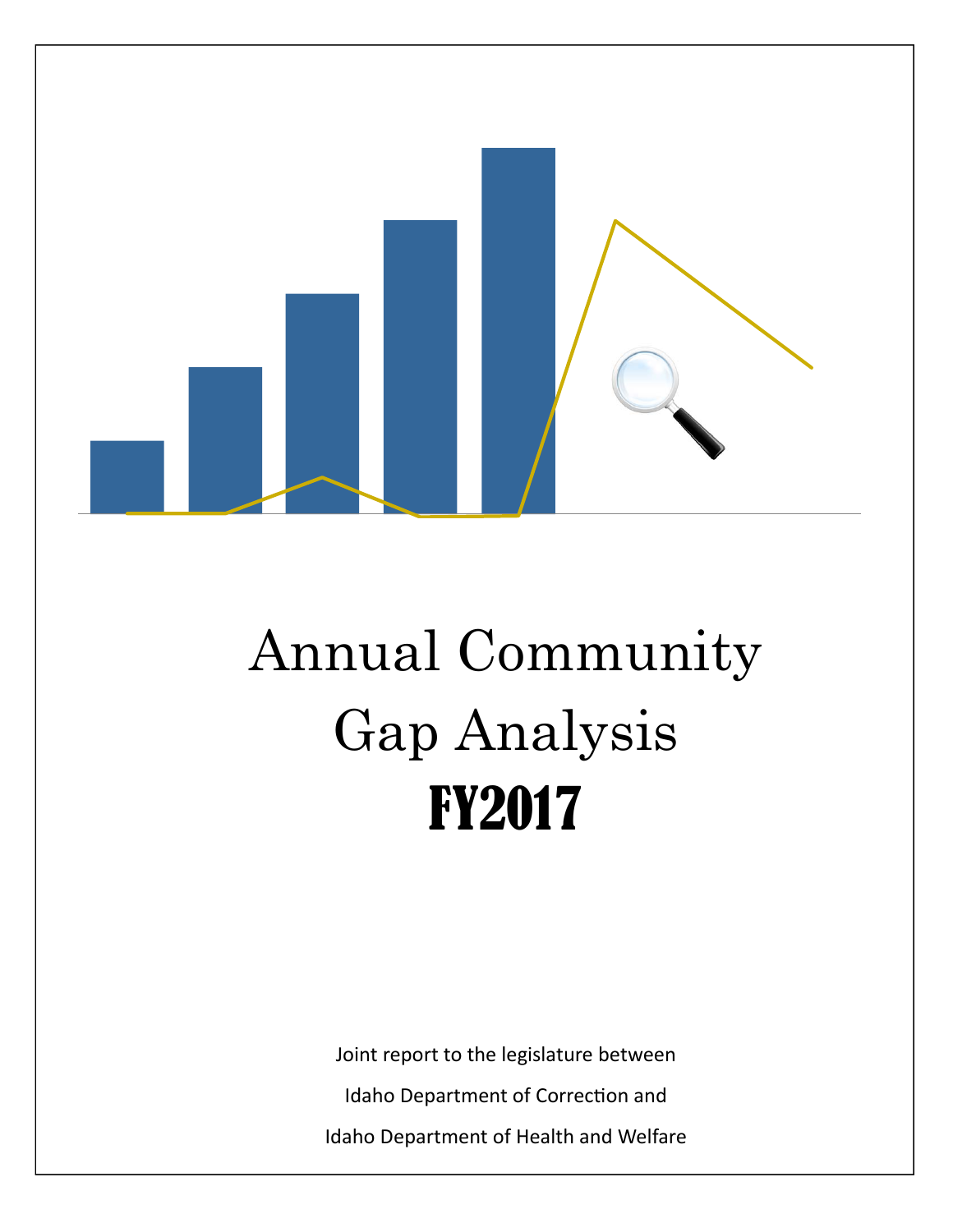# **Executive Summary**

Among requirements of the Justice Reinvestment Act (SB1357) is an annual joint report to the legislature from Idaho Department of Correction (IDOC) and the Idaho Department of Health and Welfare (IDHW) describing the gap in state funding available to address the needs of all moderate and high risk probationers and parolees living within the state of Idaho. This report provides information on the criminogenic needs of probationers and parolees; current funding available to deliver evidence based programming to address those needs; and any gap in funding to meet the treatment needs of all moderate and high risk probationers and parolees.

### Highlights

- $\nabla$  35.9% (8,236) of the active population of probationers and parolees are moderate to high risk to recidivate based on their Level of Service Inventory-Revised (LSI-R) assessment score of 24 or above.
	- 81.4% (6,399) of moderate to high risk probation and parolees had a substance use domain score of .4 or above, indicating a need for substance use treatment.
	- An estimated 28.2% (2,322) of the moderate to high risk population have severe mental health needs and an additional 21.4% (1,763) have low to moderate needs and are not receiving treatment.
- $\nabla$  IDOC Substance Use Disorder (SUD) FY17 funding covered \$6.8 million in substance use treatment expenditures. In addition, state funded services provided for problem solving courts and aftercare programming.
	- About 2,469 moderate to high risk offenders with an LSI-R substance use domain score of .4 or above did not receive SUD funding, aftercare, or drug court services.
	- **2,469 \*\$1,480 (average amount spent by those receiving services who did not recidivate) equals an addiƟonal \$3,654,120.**
- $\nabla$  About 364 moderate to high probation and parolees with severe mental health needs were served out of 2,322. Approximately 1,958 were still in need of treatment.
	- **1,958 \* \$2,975 per service (average amount esƟmated for mental health services) equates to a gap of \$5,825,050.**
	- However, if the entire population, including low to low moderate risk offenders are included, the gap grows to (4,686 esƟmated needing and not receiving treatment \* \$2,975)= **\$13,940,850.**
- **The combined gap in coverage for substance use and mental health needs for moderate to high risk offenders in the state of Idaho is \$9,479,170.**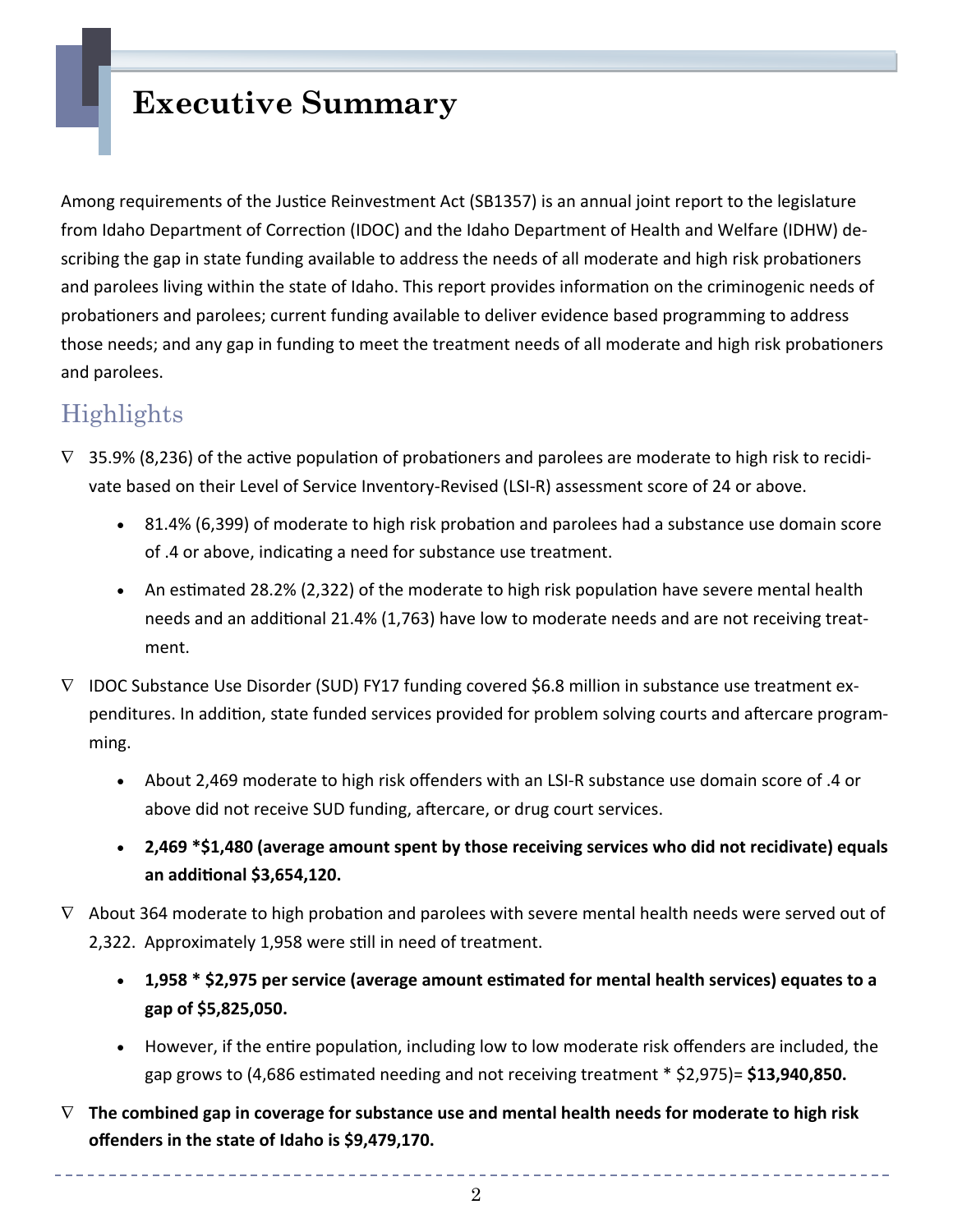### **Assessment Process**

Criminogenic needs are risk factors determined to contribute to a person's likelihood to reoffend. IDOC uses two assessments to determine criminogenic and behavioral health treatment needs: 1) the Level of Service Inventory-Revised (LSI-R); and 2) the Global Assessment of Individual Needs (GAIN-I Core).

#### **LSI-R**

The LSI-R is an assessment of offender attributes that are related to recidivism. There are ten areas within the assessment: 1) criminal history; 2) education/employment; 3) financial; 4) family/marital; 5) accommodation; 6) leisure/recreation; 7) companions; 8) alcohol/drug problems; 9) emotional/personal; and 10) attitudes/ orientaƟon. The LSI-R assessment is conducted: 1) on offenders within the pre-trial phase for the presentence investigation report, 2) once or more per year with probationers and parolees, depending on their level of risk (higher risk offenders are tested more frequently); and 3) with prisoners in IDOC facilities who are nearing parole eligibility and have not had an assessment within five years. The LSI-R has a proven track record of reliability and validity and is commonly used to determine supervision placement, security level classification, and assessment of treatment need. The LSI-R requires a fairly extensive interview and the scoring is based on a combination of responses to questions, information contained in the offender's file and collateral sources. The assessment tool can be used to triage low risk offenders away from intensive services where the impact can do more harm than good, and instead offer the right dosage of treatment to moderate and high risk offenders. The assessment results in an overall score that has cutoffs of low, low moderate, moderate and high. Individuals with scores 24 or above are considered moderate to high risk and are the main focus for this report.

#### **GAIN-I Core**

Statute 19-2524 requires all defendants who have been found guilty of a felony to be assessed for behavioral health needs as part of the pre-sentence process, unless waived by the court. The results of the biopsychosocial assessment, including the criteria for a substance use disorder and any recommended level of care are submitted to the court within the pre-sentence investigation report. The GAIN-I Core was chosen to determine substance use and mental health needs within the pre-sentence process.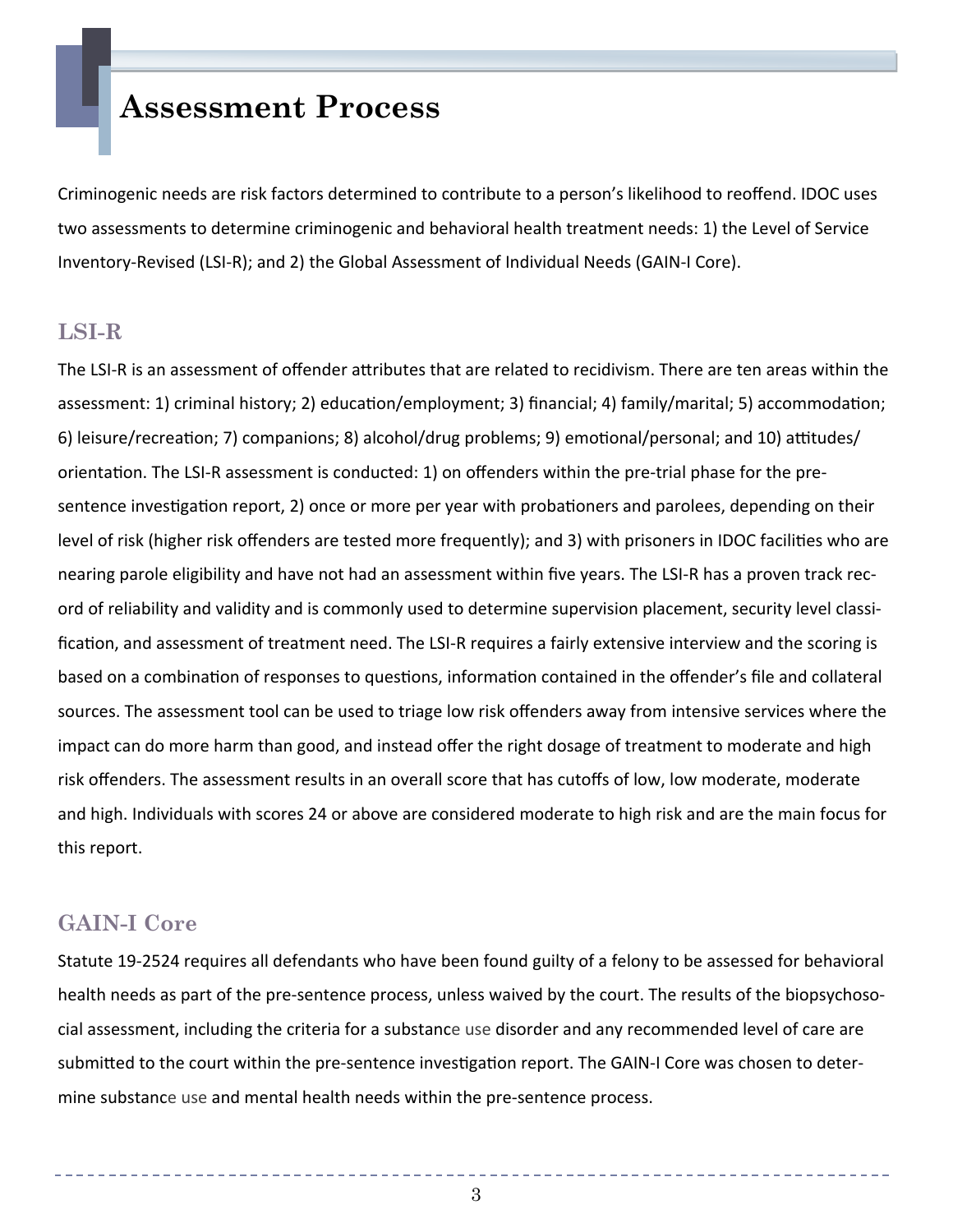### **Assessment Process Cont.**

The content of the GAIN-I Core is divided into eight areas: background and treatment arrangements, substance use, physical health, risk behaviors, mental health, environment, legal, and vocational. In each area, the questions check for how recent problem areas have occurred. If a problem occurred in the past year, additional symptom-based questions (e.g., criteria for alcohol dependence) are asked to clarify the problem. If substance dependence or mental health concerns occurred in the past 90 days, detailed behavioral counts are collected (e.g., days of alcohol use, days of drinking 5+ drinks per day, etc.). The GAIN-I Core also asks detailed questions about lifetime and current (past 90 days) service utilization, as well as changes in the client's cognitive state (e.g. self-efficacy to resist alcohol use, resistance to treatment, motivation to be in treatment, and any treatment services the client wants). After completion of the GAIN-I Core assessment, the overall recommendation for substance use disorder treatment and severity of need are entered into the IDOC Corrections Integrated System (CIS). In addition, Idaho has adopted a single data collection, Web Infrastructure for Treatment Services (WITS), allowing for centralized data collection and data sharing between agencies for all GAIN-I Core data.

# **Criminogenic Needs**

The average LSI-R score for those living in the community on probation and parole is 20 (Chart 1.). This is 11 points below the average score for those incarcerated in prison as a termer, and nine points below the score for those incarcerated on a Rider.

 $\nabla$  35.9% of probation and parolees are moderate to high risk (LSI-R score above 24) compared to over 70% of those incarcerated as termers, riders and parole violators.



### **Chart 1. Comparisonof LSI Scores by Status Type**

Note: *Termer* is an offender who the courts or Parole Commission has committed to one of the state prisons. Rider is an offender program under the jurisdiction of the court. At completion, the court determines whether to place the person on probation, Term status or withhold judgement. Parole violator is an offender who has violated the conditions of parole and is in a temporary status until a hearing is conducted to determine if he or she will be returned to Term or Parole status.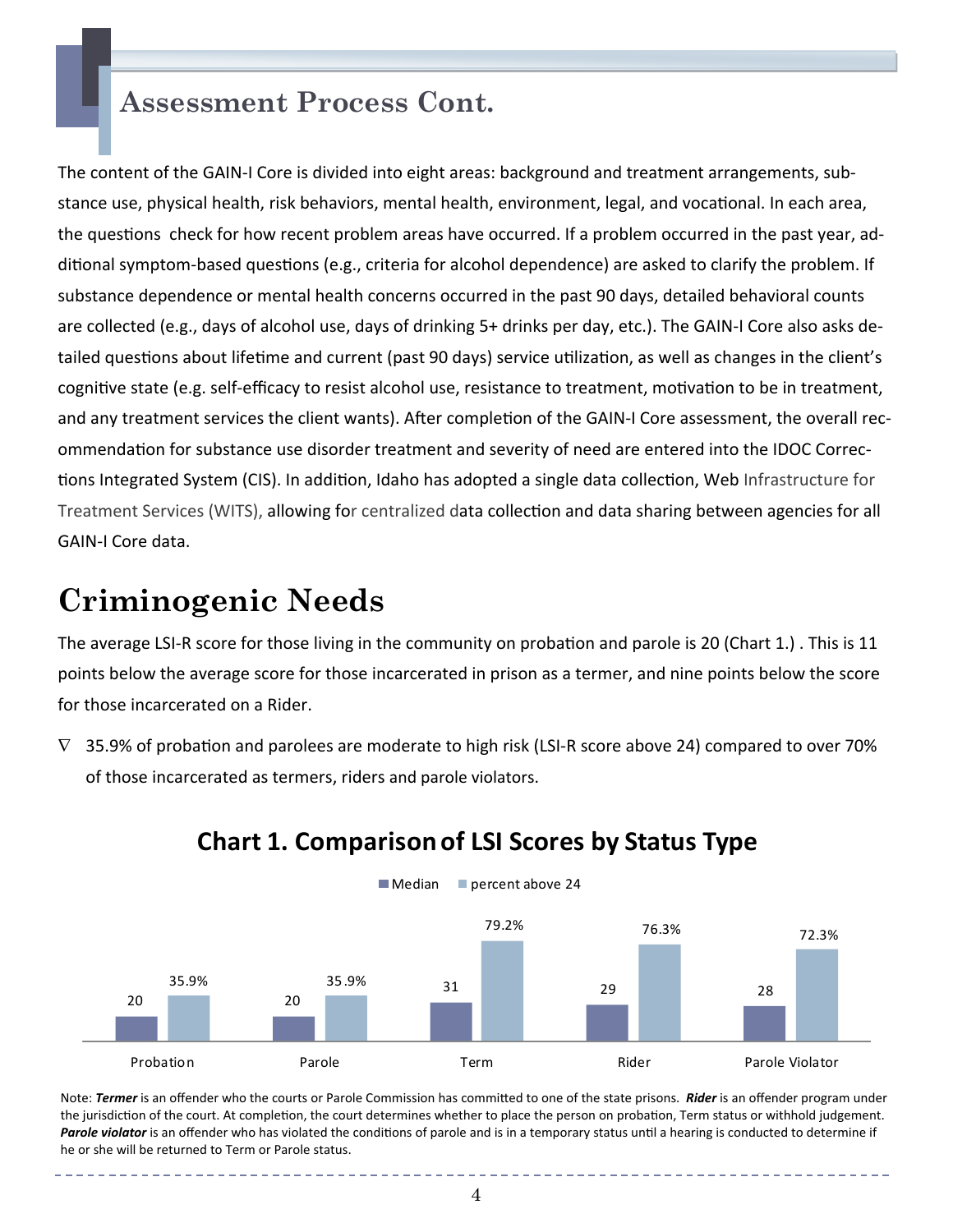# **Criminogenic Needs Cont.**

### **Offense by Risk Score**

Not only do individuals living in the community differ from those incarcerated by their risk score, offenders also differ by the type of crime commiƩed.

- $\nabla$  Most probationers (76.4%) and Riders (73.7%) have convictions for property and drug/alcohol offenses compared to less than half of Termers (42.0%) (Chart 2).
	- $\nabla$  Probationers and Parolees with Property or Drug/Alcohol convictions have lower LSI-R scores than those incarcerated as a Rider, Termer, or Parole Violator.



#### **Chart 2. Percent Serving Time on Property Drug/Alcohol Charges by S tatus**

- $\nabla$  Nearly two-thirds (60.0%) of Parole Violators have committed property or drug/alcohol offenses, indicating these offenders most commonly violate parole.
- $\nabla$  In general, offenders with assault related charges have higher LSI-R scores, however for individuals living in the community, property and drug offenders have higher LSI-R scores than those who committed murder/ manslaughter, a sex offense, or an assault related crime (Table 1).
- $\nabla$  Individuals serving time on property or drug offenses have higher LSI-R scores than those serving time on alcohol related offenses, regardless of whether they are living in the community or are incarcerated.

|                        | Murder/<br><b>Manslaughter Sex Offense</b> |    | <b>Assault</b> | <b>Property</b> | <b>Drug</b> | <b>Alcohol</b> |
|------------------------|--------------------------------------------|----|----------------|-----------------|-------------|----------------|
| Probation              | 14                                         | 14 | 19             | 20              | 22          | 15             |
| Parole                 | 15                                         | 17 | 21             | 21              | 22          | 19             |
| <b>Term</b>            | 29                                         | 27 | 33             | 32              | 31          | 27             |
| <b>Rider</b>           | 27                                         | 21 | 29             | 30              | 30          | 24             |
| <b>Parole Violator</b> | 24                                         | 28 | 28             | 28              | 30          | 26             |
| <b>Total</b>           | 23                                         | 20 | 25             | 24              | 24          | 23             |

#### **Table 1. Median LSI –R Score by Status and Crime Type**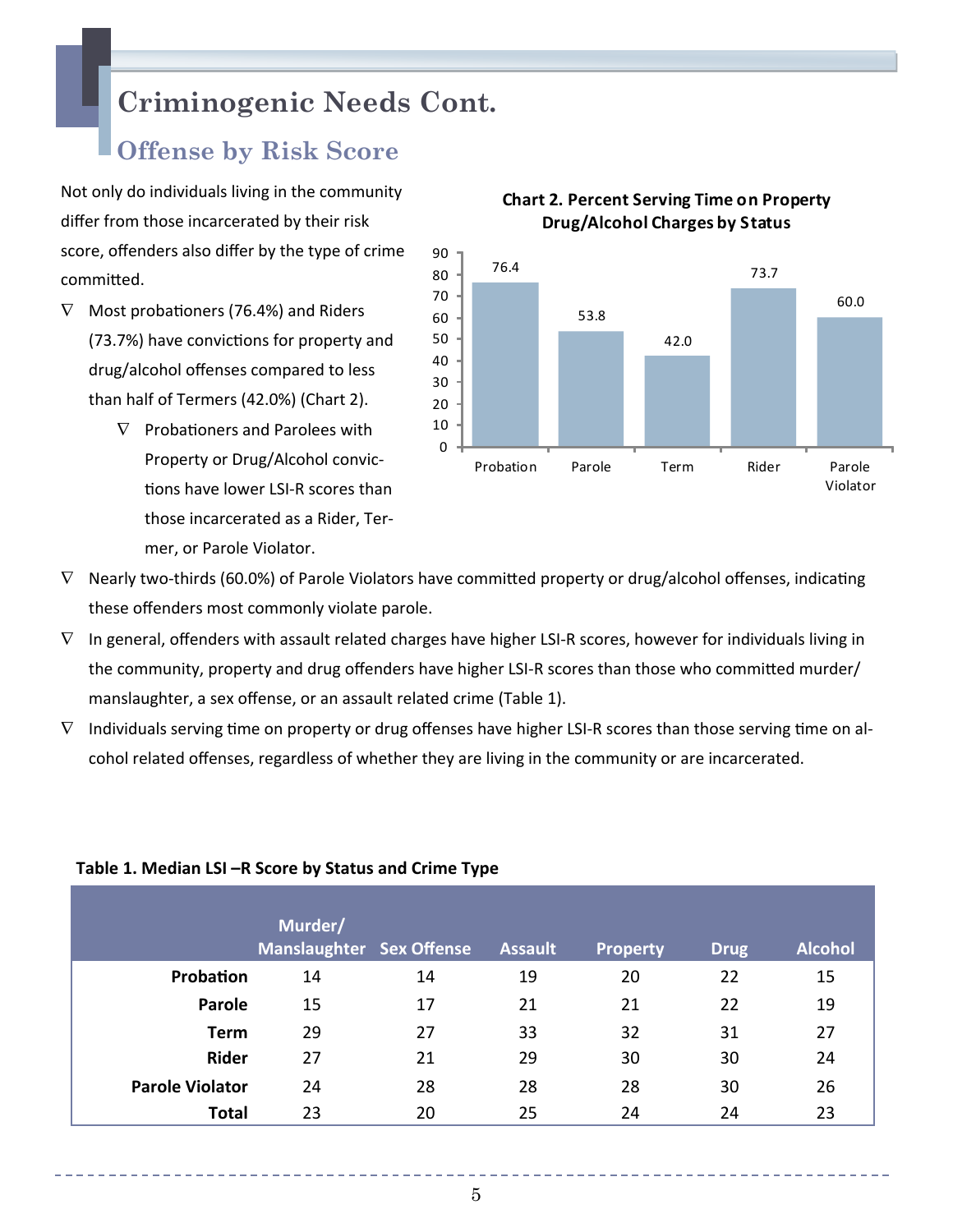# **Criminogenic Needs Cont.**

# **Demographics and Risk**

#### **Gender**

Females disproportionately fall within the mod/ high risk group (Chart 3).

- $\nabla$  35.6% of mod/high probationers are female compared to 27.8% of low risk probationers.
- $\nabla$  21.3% of mod/high risk parolees are female compared to 15.6% of low risk parolees.

### **Age**

Nearly half of the community population is between the ages of 18-34. However, moderate to high risk offenders tend to be older than low risk offenders (Chart 4).

- $\nabla$  43.7% of low risk probationers are 35 or older compared to 53.5% of moderate/high risk.
- $\nabla$  58.9% of low risk parolees are 35 or older compared to 70.8% of moderate/high risk.

### **Race/Ethnicity**

Most (74.7%) of the total probation and parole population are white (Chart 5). However, nonwhite offenders make up a slightly higher portion of the moderate/high risk group than the low risk probation (27.5% compared to 26.6%) and parole population (21.7% compared to 20.4%).

### **Length of Time**

Low risk community offenders have less time left to serve on their sentence than high risk offenders. The active population of probationers has currently served a median average of 255 days and parolees 224 days. Moderate/high risk probationers have 2.7 years left (compared to 2.4 years for low risk probationers). Moderate/ high risk parolees have 3.7 years left (compared to 3.4 years for low risk parolees).

#### **Chart 3. Percent Female by ProbaƟon and Parole, Compared by Risk**









#### **Chart 5. Percent White by Probation and Parole, Compared by Risk**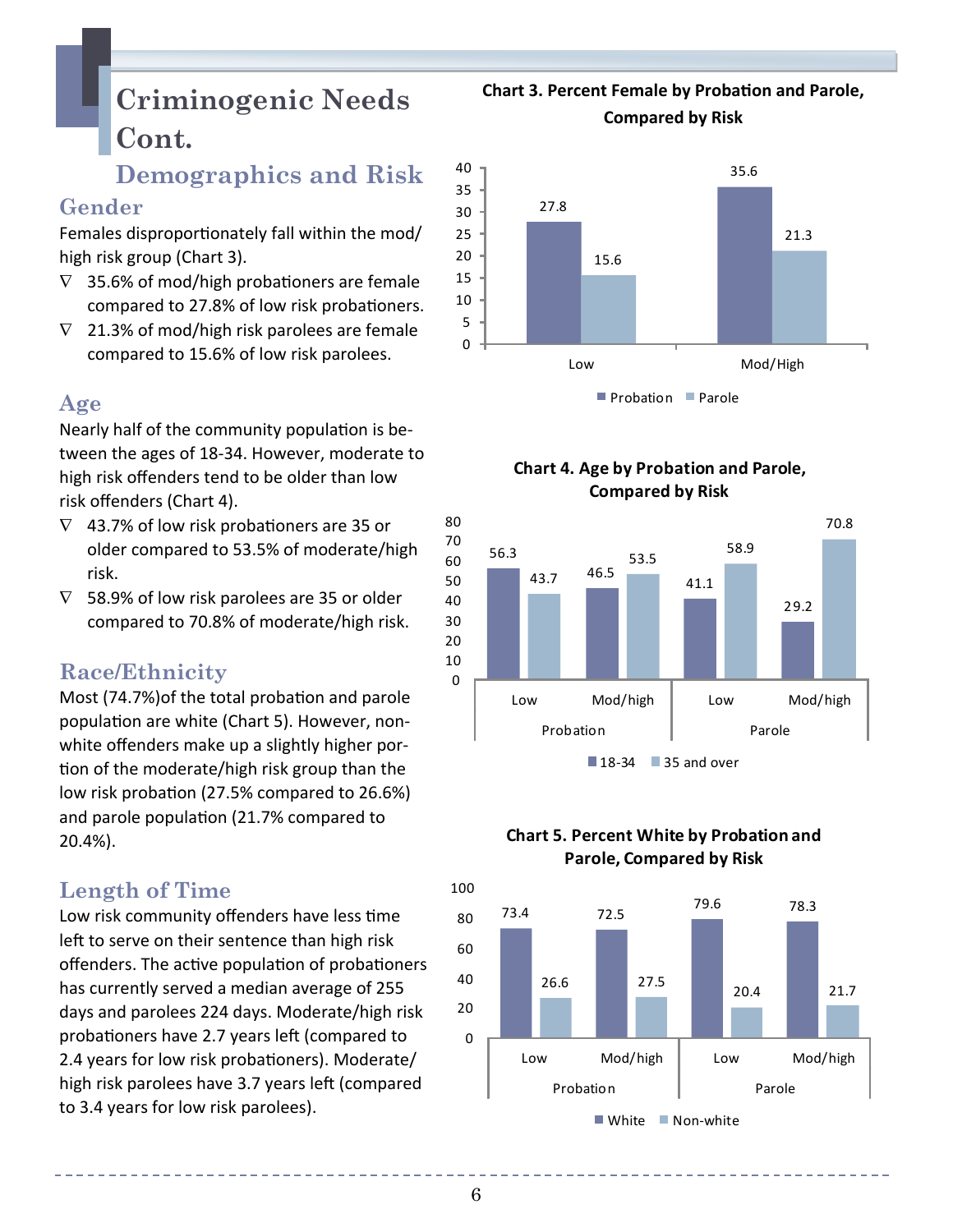# **Criminogenic Needs Cont. LSI-R Domain Scores**

To determine the most common problem areas assessed with the LSI-R, each domain was recoded with those scoring 40% or more (yes/no) of the total points within each domain (Table 2). This method was used to determine areas of highest criminogenic need for probation and parolees. For example, for criminal history, 90.2% of probationers and 89.3% of parolees scored at least four out of a possible ten points on criminal history questions. Using this method:

- $\nabla$  The highest problem areas/needs for moderate/high risk probationers on the LSI-R include: financial, criminal companions, criminal history, substance use, leisure/recreation, and education/employment.
- $\nabla$  The top most common needs (40% of points or more within domain) for moderate/high risk parolees includes: criminal companions, financial, criminal history, leisure, emotional/personal, and education/ employment.
- $\nabla$  99.7% of mod/high probation and parolees scored 40 percent or more in an area indicating need for treatment for criminal thinking. IDOC offers cognitive based treatment for this purpose. Nearly everyone receives Thinking for a Change in prison, in addition to other programming. Advanced Practices is provided in the community to help practice skills learned within prison.

|                         |       | <b>Probation</b> |       | <b>Parole</b> |
|-------------------------|-------|------------------|-------|---------------|
| <b>LSI-R Domain</b>     | Low   | Moderate/High    | Low   | Moderate/High |
| <b>Criminal History</b> | 69.6% | 90.2%            | 86.2% | 89.3%         |
| Education/employment    | 19.8  | 77.2             | 17.0  | 72.6          |
| Financial               | 56.4  | 92.7             | 49.6  | 91.9          |
| Family/Marital          | 29.7  | 66.6             | 31.6  | 66.0          |
| Accommodations          | 5.0   | 35.0             | 5.2   | 26.3          |
| Leisure                 | 52.0  | 89.7             | 41.2  | 84.2          |
| Companions              | 57.3  | 92.1             | 64.7  | 93.7          |
| Substance Use           | 24.5  | 82.4             | 9.3   | 59.7          |
| Emotional/Personal      | 40.4  | 66.4             | 45.0  | 73.2          |
| Attitude/Orientation    | 13.6  | 53.5             | 10.1  | 53.1          |

#### **Table 2. Percent Receiving 40% or more of points within domain by Probation and Parole and LSI-R Domain**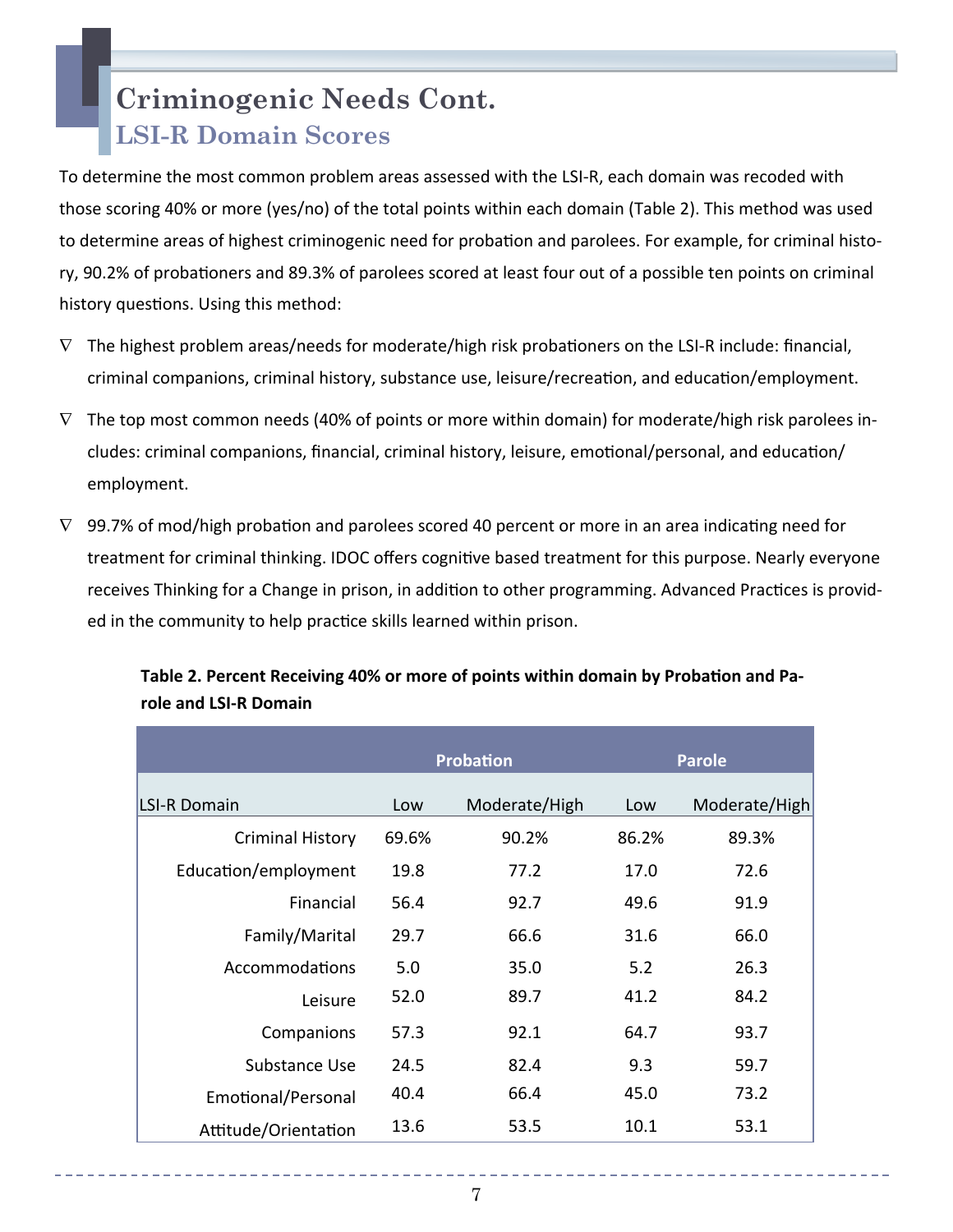# **GAIN-I Core Substance Use Needs**

### **Assessed Severity level**

In addition to LSI-R information, 11,175 probationers and parolees living within the community during fiscal year 2017 had completed GAIN-I Core assessments on file, indicating whether the individual had a substance use or mental health treatment need *at the time* of the assessment. Any recommendation for substance use and/or mental health treatment was provided to the judge within the pre-sentence investigation report. For substance use, the GAIN-I Core assessment provides the following categories of recommendations: 1) no intervention (SUD negative); 2) early intervention; 3) intensive outpatient treatment; 4) outpatient treatment; and 5) residential treatment. The recommendation is only valid for six months, and is used as criteria to help an individual gain access to treatment.

At the time of the assessment, most of the community population had recommendations for either intensive outpatient (41.6%) or outpatient treatment (25.8%) (Chart 6). By risk level, moderate/high risk offenders were more likely to be recommended intensive outpatient treatment or residential treatment. In addition, low risk offenders were much more likely to have a GAIN-I Core assessment indicating no treatment recommendation (SUD negative) (19.7% compared to 6.6%).



#### **Chart 6. GAIN-I Core RecommendaƟon for Treatment**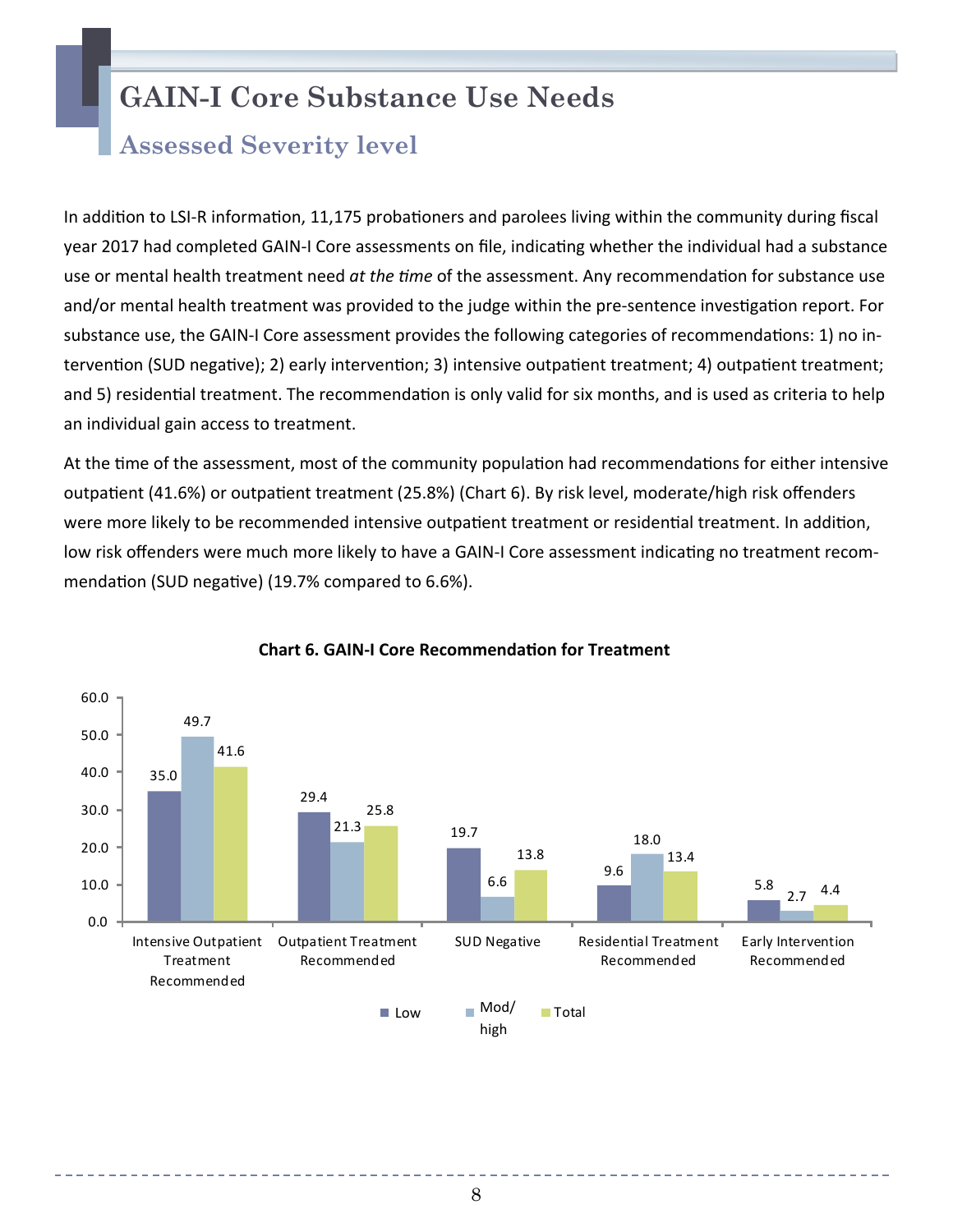# **GAIN-I Core Mental Health Needs**

# **Assessed Severity Level**

Since March 2017, IDOC's SUD team employees also started documenting the mental health treatment needs obtained from GAIN-I Core assessments within CIS. As of October 2017, 3,615 probationers and parolees had mental health treatment needs entered into the system.

#### **Severe Problems:**

- Moderate to high risk offenders were **more** likely to report severe problems in past 90 days (28.2% compared to 23.5%). **Table 3. GAIN-I Core Assessed Severity by Risk**
	- 9.1% (11.7% mod/high) of clients reported they have received mental health treatment for emotional, behavioral, or cognitive problems within the past 90 days, but are still experiencing severe problems.
	- 14.4% (16.5% mod/high) of clients reported severe emotional, behavioral, or cognitive problems within the past 90 days but are not currently receiving services for those problems.

#### **Assessed Need Treatment Total % Mod/ High % Severe Problems** Treatment, but still experiencing problems 328 9.1 109 11.7 No treatment 520 14.4 153 16.5 **Low/Moderate Problems**  Treatment in past 90 days 397 11 128 13.8 No treatment 709 19.6 199 21.4 **Past Problems** Treatment in past 90 days 237 6.6 56 6.0 No treatment 363 10 75 8.1 **No Problems** 1,061 29.3 209 22.5 **Total** 3,615 100 929 100

#### **Low/Moderate Problems:**

- Moderate/high risk offenders were **more** likely to have low/moderate emotional, behavioral, or cognitive problems within the past 90 days (34.2% compared to 30.6%).
	- 19.6% (21.4% mod/high) of clients reported low to moderate emotional, behavioral, or cognitive problems within the past 90 days, but not receiving treatment.
	- 11.0% (13.8% mod/high) of clients with low/moderate problems in past 90 days have received mental health treatment but continue to report low to moderate problems.

#### **Past Problems:**

- Moderate/high risk offenders were **more** likely to have recent rather than past mental health needs (14.1% compared to 16.6% had problems in the past).
	- 6.6% (6.0% mod/high) of clients with past problems have received mental health treatment in the past 90 days and have not had problems in past 90 days.
	- 10.0% (8.1% mod/high) of clients with past problems reported no problems or treatment in past 90 days.

#### **No Problems:**

 $\nabla$  Moderate/high risk offenders were more likely to have identified mental health needs rather than no problems (22.5% no problems compared to 29.3% ).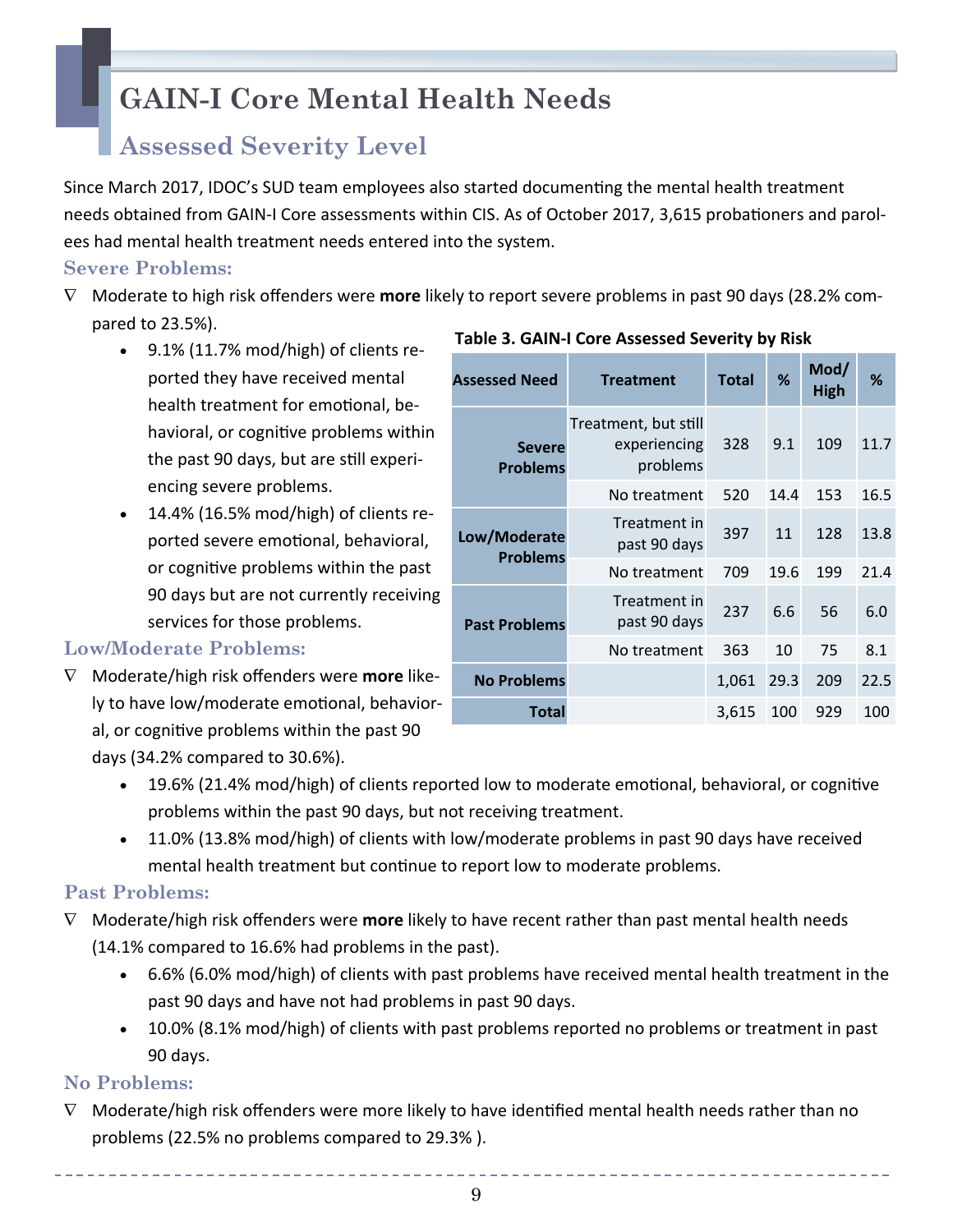# **GAIN–I Core Mental Health Needs Cont.**

### **Suicidal Ideation**

In addition to describing the severity of past emotional, behavioral or cognitive problems, the GAIN-I Core indicates whether the person has had recent suicidal thoughts or ideations, previous suicide attempts, or a history of inpatient mental health hospitalizations.

- $\nabla$  4% of clients reported suicidal thoughts or ideations in past 30 days. However, rates are higher for moderate to high risk offenders (5.5%), and for those with severe mental health needs (11.6%).
- $\nabla$  1.8% of clients had suicidal thoughts or ideations in the past 7 days. However, rates were higher for moderate to high risk offenders (2.9%) and for those with severe mental health needs (6.0%).
- $\nabla$  9.5% of clients have previously attempted suicide. However, rates were higher for moderate to high risk offenders (10.3%) and those with severe mental health needs (19.0%).
- $\nabla$  14.4% of clients have a history of inpatient mental health hospitalizations. Rates were higher for moderate to high risk offenders (16.2%) and even higher for those with severe mental health needs (25.8%).

| <b>Suicidal ideation</b>                              | Total % Risk % | Mod/<br>high | <b>Severe</b><br><b>MH%</b> |
|-------------------------------------------------------|----------------|--------------|-----------------------------|
| Suicidal thoughts past 30 days                        | 4.0%           | 5.5%         | 11.6%                       |
| Suicidal thoughts past 7 days                         | 1.8            | 2.9          | 6.0                         |
| Previous suicide attempt                              | 9.5            | 10.3         | 19.0                        |
| History of inpatient mental<br>health hospitalization | 14.4           | 16.2         | 25.8                        |

#### **Table 4. GAIN-I Core Assessed Suicidal IdeaƟon by Risk**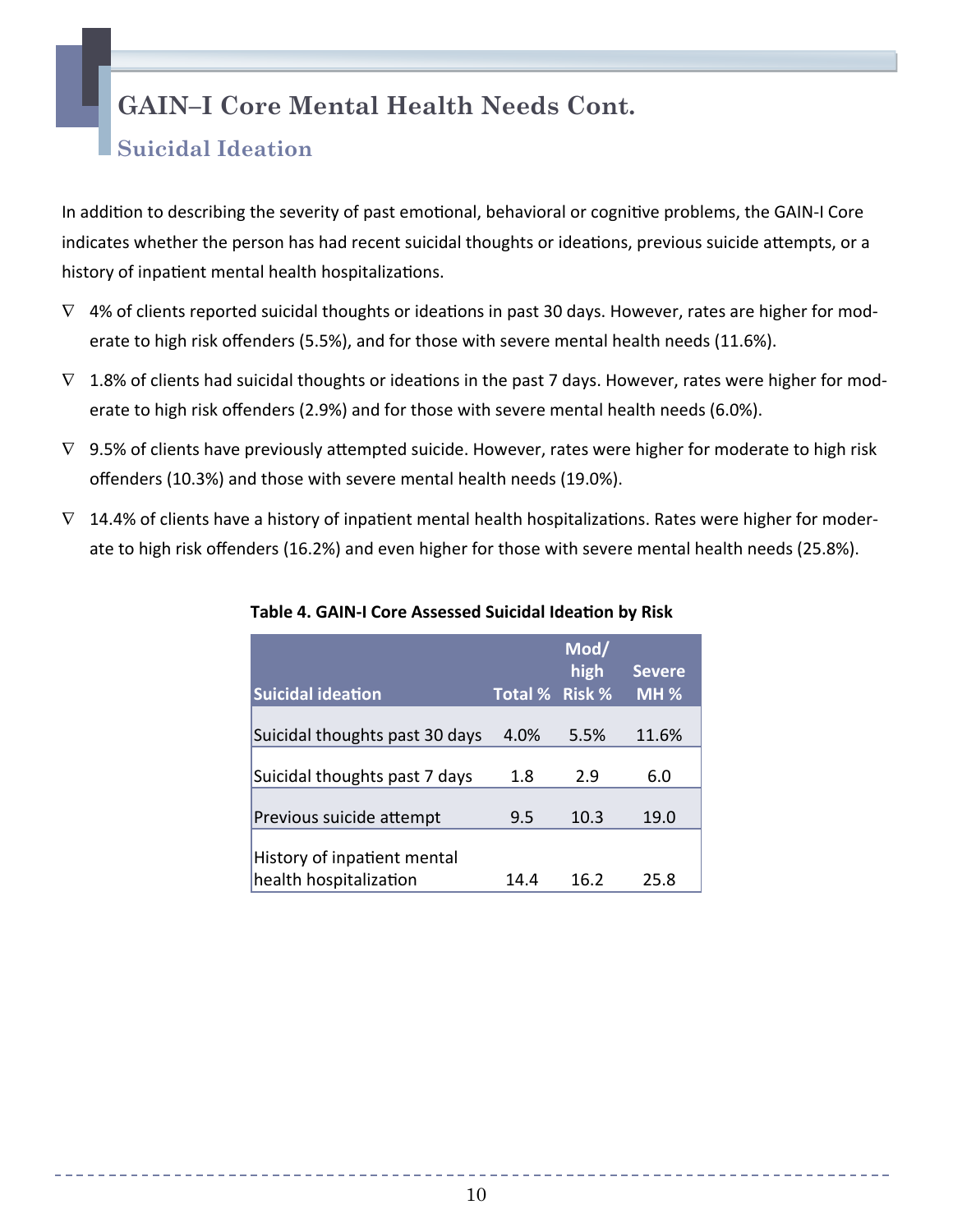### **SUD Services Provided**

Approximately \$6.8 million was spent on IDOC substance use disorder services from the provider network in FY2017, averaging \$1,283 per person served (Table 5). In addition to services through the provider network, SUD expenditures paid for transitional housing, vocational rehabilitation, and BPA Health administration fees; however, these additional expenses are not included in the total.

By service type provided, more money was spent on treatment services (\$5,165,221.25) than on recovery support services (\$1,613,269.48), with outpatient and intensive outpatient, group, and residential treatment accounting for over half (60.3%) of the overall budget. The next highest services utilized were alcohol or drug assessment (11.4% of budget) and drug testing (9.4% of budget). Per person, more money was spent on adult residential treatment (\$3,845.52 per person served), and per instance on adult detox (\$686.00 per instance billed).

During FY2017, 5,282 clients were served with IDOC SUD funding through the provider network. More than half of the SUD clients served (60.0%) were moderate to high risk, and 81.4% of these had scored on at least 40 percent or more of the LSI-R substance use domain questions. 2,580 moderate to high risk probationers and parolees with SUD domain scores above .4 were served in FY17.

| <b>Fotal Paid Amount</b>               |                  |                  |                 |         |                          |                 |  |
|----------------------------------------|------------------|------------------|-----------------|---------|--------------------------|-----------------|--|
| <b>Service Type</b>                    | <b>Instances</b> | Sum              | Per<br>instance |         | <b>Clients</b><br>served | Per person      |  |
| <b>Treatment Services</b>              |                  |                  |                 |         |                          |                 |  |
| <b>Adult Detox</b>                     | 27               | \$<br>18,522.00  | \$              | 686.00  | 26                       | \$<br>712.38    |  |
| Alcohol or Drug Assessment             | 4,102            | \$<br>775,837.50 | \$              | 189.14  | 3,275                    | \$<br>236.90    |  |
| <b>Intensive Outpatient</b>            | 3,511            | \$<br>169,408.11 | \$              | 48.25   | 528                      | \$<br>320.85    |  |
| Outpatient                             | 15,829           | \$<br>765,391.46 | \$              | 48.35   | 2,537                    | \$<br>301.69    |  |
| OP and IOP groups                      | 55,331           | \$2,906,070.80   | \$              | 52.52   | 3,421                    | \$<br>849.48    |  |
| <b>Pre-Treatment Services</b>          | 5,457            | \$<br>268,120.68 | \$              | 49.13   | 1,956                    | \$<br>137.08    |  |
| Residential                            | 871              | \$<br>249,958.80 | \$              | 286.98  | 65                       | \$<br>3,845.52  |  |
| <b>Travel for Professionals</b>        | 361              | \$<br>11,911.90  | \$              | 33.00   | 359                      | \$<br>33.18     |  |
| <b>Total</b>                           | 85,489           | \$5,165,221.25   | \$              | 60.42   | 5,123                    | \$<br>1,008.24  |  |
| <b>Recovery Support Services</b>       |                  |                  |                 |         |                          |                 |  |
| Adult Safe & Sober Housing             | 2,931            | \$<br>204,665.50 | \$              | 69.83   | 388                      | \$<br>527.49    |  |
| Case Management (Basic and Intensive)  | 18,026           | \$<br>535,526.85 | \$              | 29.71   | 2,565                    | \$<br>208.78    |  |
| Child Care                             | 63               | \$<br>3,345.12   | \$              | 53.10   | 8                        | \$<br>418.14    |  |
| Drug/Alcohol Testing                   | 47,205           | \$<br>639,819.00 | \$              | 13.55   | 3,109                    | \$<br>205.80    |  |
| <b>Interpreter Services</b>            | 45               | \$<br>5,520.00   | \$              | 122.67  | 23                       | \$<br>240.00    |  |
| Life Skills                            | 364              | \$<br>8,721.62   | \$              | 23.96   | 77                       | \$<br>113.27    |  |
| <b>Recovery Coaching</b>               | 1,403            | \$<br>67,414.80  | \$              | 48.05   | 254                      | \$<br>265.41    |  |
| <b>Staffing (Planned Facilitation)</b> | 2,505            | \$<br>24,147.19  | \$              | 9.64    | 896                      | \$<br>26.95     |  |
| Transportation                         | 12,438           | \$<br>124,109.40 | \$              | 9.98    | 472                      | \$<br>262.94    |  |
| <b>Total</b>                           | 84,980           | \$1,613,269.48   | \$              | 18.98   | 3,600                    | \$<br>448.13    |  |
| <b>Grand Total</b>                     | 170,469          | \$6,778,490.73   |                 | \$39.76 | 5,282                    | \$<br>\$1,283.3 |  |

#### **Table 5. Substance Use Disorder Funding by Service Type and Clients Served**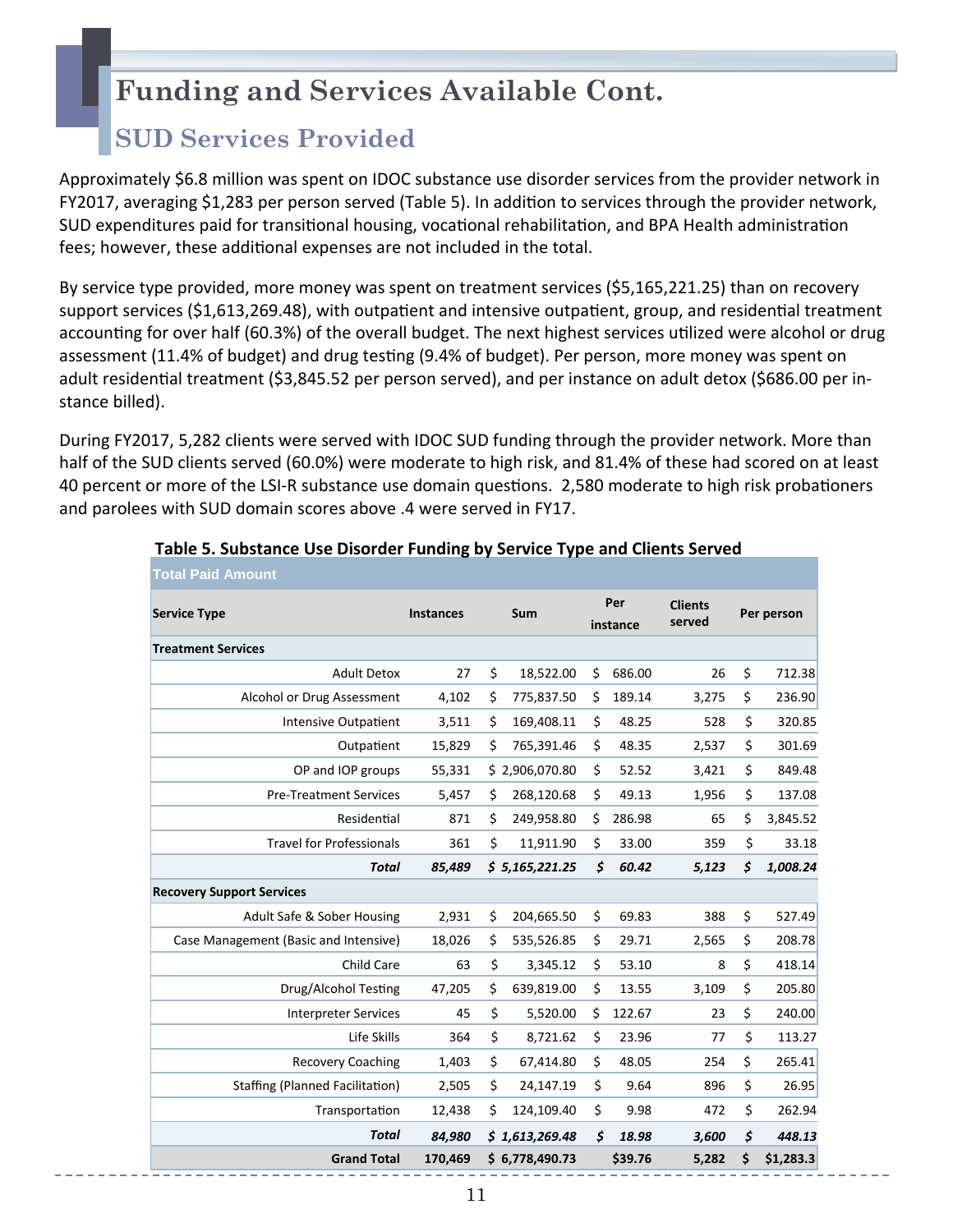### **SUD Funds by District**

More money was spent in Districts 4 and 3 overall compared to other districts; however, District 2 spent more money per client (\$2,137.00 per client). Districts 6 and 2 also served more clients per population than other districts.

- $\nabla$  District 6 served 9.6% of total clients, but houses 7.5% of the probation and parole population.
- $\nabla$  District 2 served 5.9% of total clients, but houses 4.9% of the population.

Although over half of the SUD funding was spent directly on inpatient and outpatient treatment, broken out by district, some had higher portions of spending used for this purpose than others. Table 6 provides the portion of funds spent directly on treatment services, not including adult detox, alcohol or drug assessment, pretreatment services, or travel for professionals. District 2 (69.9%) and District 5 (64.5%) had the highest spending on treatment services compared to other districts. District 7 (49.8%) and District 6 (54.3%) had a lower portion of funding spent on inpatient and outpatient treatment compared to other districts.

| <b>District</b> |                | # clients<br>served | $%$ mod/<br>high risk | % of clients | <b>Sum</b>     | <b>Money</b><br>per client<br>spent | <b>Active</b><br><b>Supervised</b><br><b>Population</b> | % of total<br>population | % spent on<br>treatment* |
|-----------------|----------------|---------------------|-----------------------|--------------|----------------|-------------------------------------|---------------------------------------------------------|--------------------------|--------------------------|
|                 | $\mathbf{1}$   | 874                 | 41.9%                 | 16.5%        | \$701,447.49   | \$802.57                            | 1,899                                                   | 14.0%                    | 55.0%                    |
|                 | 2              | 310                 | 56.0%                 | 5.9%         | \$662,471.37   | \$2,137.00                          | 673                                                     | 4.9%                     | 69.9%                    |
|                 | 3              | 1,197               | 51.5%                 | 22.7%        | \$1,232,294.89 | \$1,029.49                          | 2,675                                                   | 19.7%                    | 59.6%                    |
|                 | 4              | 1,249               | 46.3%                 | 23.6%        | \$2,082,030.53 | \$1,666.96                          | 4,079                                                   | 30.0%                    | 62.4%                    |
|                 | 5              | 680                 | 51.9%                 | 12.9%        | \$935,921.41   | \$1,376.36                          | 1,712                                                   | 12.6%                    | 64.5%                    |
|                 | 6              | 508                 | 63.7%                 | 9.6%         | \$506,922.59   | \$997.88                            | 1,021                                                   | 7.5%                     | 54.3%                    |
|                 | $\overline{7}$ | 464                 | 59.6%                 | 8.8%         | \$651,934.05   | \$1,405.03                          | 1,545                                                   | 11.4%                    | 49.8%                    |
|                 | Total          | 5.282               | 60.0%                 | 100.0%       | \$6.778.490.73 | \$1.283.32                          | 13,604                                                  | 100.1%**                 | 60.3%                    |

#### **Table 6. Substance Use Disorder Funding by District, Clients Served, and Percent Towards Treatment**

\*Does not include adult detox, alcohol or drug assessment, pre-treatment services, or travel for professionals.

\*\*difference due to rounding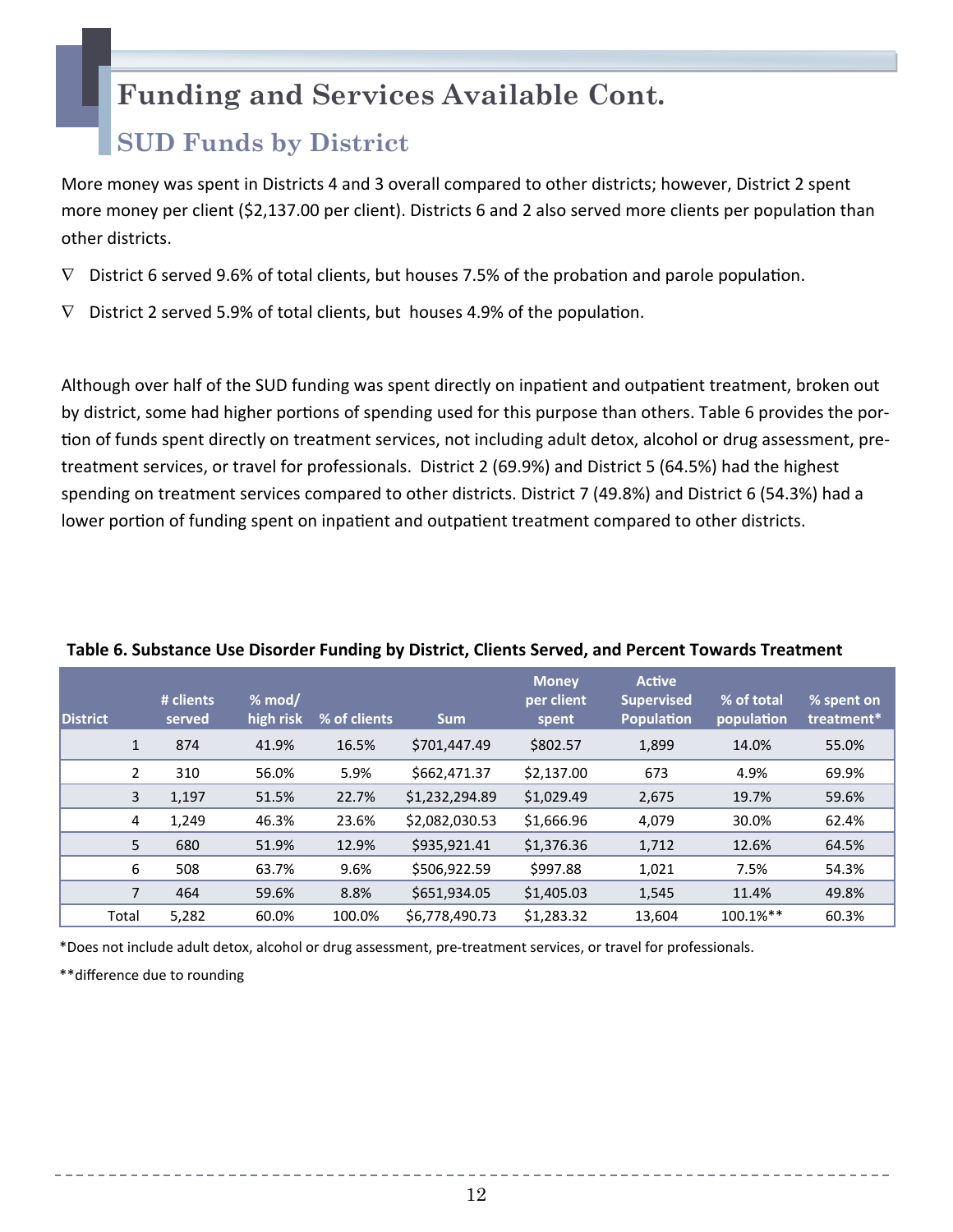### **Problem Solving Courts by District**

Table 7 provides information by district for the 1,370 individuals IDOC supervises that were involved in a problem solving court as of July, 2017. This number only reflects those who were actively supervised under the jurisdiction of IDOC. There are problem solving court participants in the state, in addition to this number, that are not under the jurisdiction of IDOC.

- $\nabla$  About 60% of the problem solving court population were moderate to high risk, but this differs by district and by type of court.
	- Districts 5 (74.3%) and 7 (77.9%) had more moderate/high risk offenders than other districts within drug court.
- $\nabla$  Districts 6 (77.8%) and 7 (81.5%) had more moderate/high risk offenders in mental health court.
- $\nabla$  Less than half (41.9%) of participants within the veteran's court were moderate/high risk.
- $\nabla$  Per population there were the greatest number of probationers and parolees involved in drug court in Districts 6 (15.28 per 100 probation/parolees) and 7 (14.37 per 100 probation/parolees).
- $\nabla$  Districts 1 (3.21 per 100 probation/parolees) and 2 (3.27 per 100 probation/parolees) had the highest participation in mental health courts per population.
- $\nabla$  District 4 (1.5 per 100 probation/parolees) has the highest participation in veteran's court.

#### **Drug Court (DC) Mental health (MH) Veteran's Court (VA) Total Rate\* DC Rate\* MH court DC % mod/ high MH % mod/high VA % mod/high 1** 75 61 0 1,899 3.95 3.21 42.7% 49.2% 0.0% **2** 56 22 5 673 8.32 3.27 58.9% 63.6% 100.0% **3** 121 19 19 2,675 4.52 0.71 65.3% 57.9% 47.4% **4** 329 43 61 4,079 8.07 1.05 50.8% 51.2% 32.8% **5** 70 29 7 1,712 4.09 1.69 74.3% 65.5% 28.6% **6** 156 27 4 1,021 15.28 2.64 53.2% 77.8% 50.0% **7** 230 27 9 1,545 14.37 1.75 77.9% 81.5% 66.7% **Total** 1,037 228 105 13,604 7.56 1.68 60.2% 61.0% 41.9% **Rate\* VA court** 0.0 0.7 0.7 1.5 0.4 0.4 0.6 0.8

#### Table 7. Problem Solving Court Participants by District, Rate of Participation, and Percent Moderate to **High Risk**

\*Rate is per 100 populaƟon

. .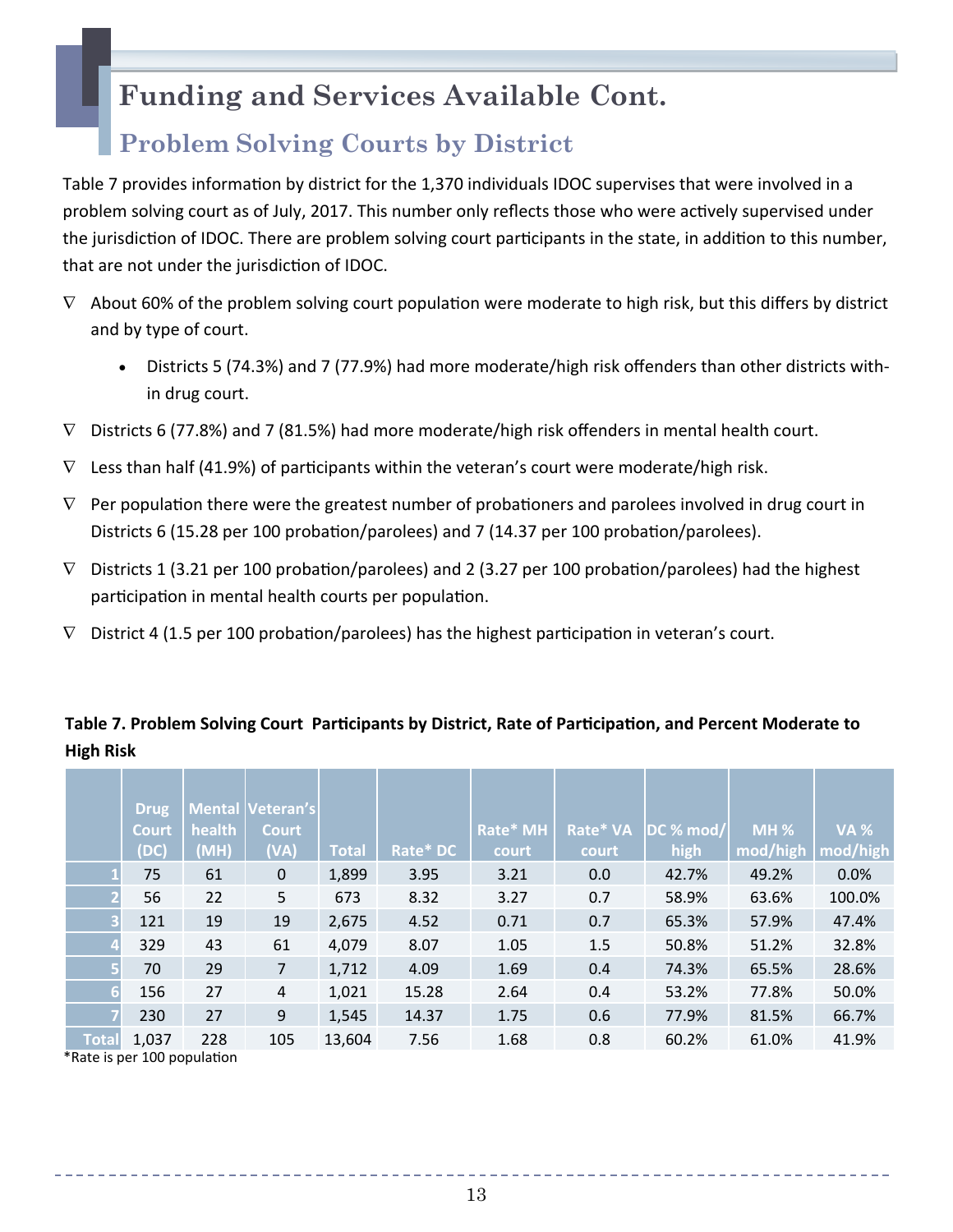### **Aftercare Programming Per District**

In addition to SUD funding, in FY17 \$1.9 million covered the salary and benefits for twenty-one Drug and Alcohol Rehabilitation Specialists (DARS) and seven overseeing clinicians within each district. The positions provided programming for offender aftercare once released from prison and programming for those with a high risk to revocate. In addition, the DARS completed GAIN-I Core assessments for individuals required to have a GAIN-I Core treatment recommendation for the pre-sentence investigation report.

Moderate to high risk offenders are expected to continue with aftercare programming in the community once released from prison. Approximately 1,800 probation and parolees received aftercare in the community in FY2017 and about 66.7% (1,200 total) of those receiving aftercare programming were moderate to high risk. It must be kept in mind, however, that because LSI-R assessments are given more than once throughout the year to moderate to high risk offenders, some of the scores may have dropped after start of programming.

#### **Table 8. Aftercare Positions and Funding per District**

| <b>District</b> | FTE            | <b>Funding</b> |
|-----------------|----------------|----------------|
|                 | 3              | \$216,028.96   |
| $\mathcal{P}$   | $\mathfrak{p}$ | \$146,482.15   |
| ς               |                | \$273,666.42   |
| 4               | q              | \$641,517.05   |
| 5               |                | \$272,767.14   |
| 6               | $\mathcal{P}$  | \$137,646.55   |
|                 |                | \$280,775.65   |
| Total           | 28             | \$1,968,883.92 |

#### **Table 9. Low and Mod/High Offenders Receiving Aftercare by District**

| <b>District</b> | Low | Mod/<br>high | % Mod/<br>high | <b>Total</b> |
|-----------------|-----|--------------|----------------|--------------|
| 1               | 79  | 166          | 67.8           | 245          |
| $\overline{2}$  | 30  | 71           | 70.3           | 101          |
| 3               | 145 | 247          | 63.0           | 392          |
| 4               | 152 | 261          | 63.2           | 413          |
| 5               | 125 | 244          | 66.1           | 369          |
| 6               | 18  | 71           | 79.8           | 89           |
| 7               | 49  | 140          | 74.1           | 189          |
| Total           | 598 | 1,200        | 66.7           | 1798         |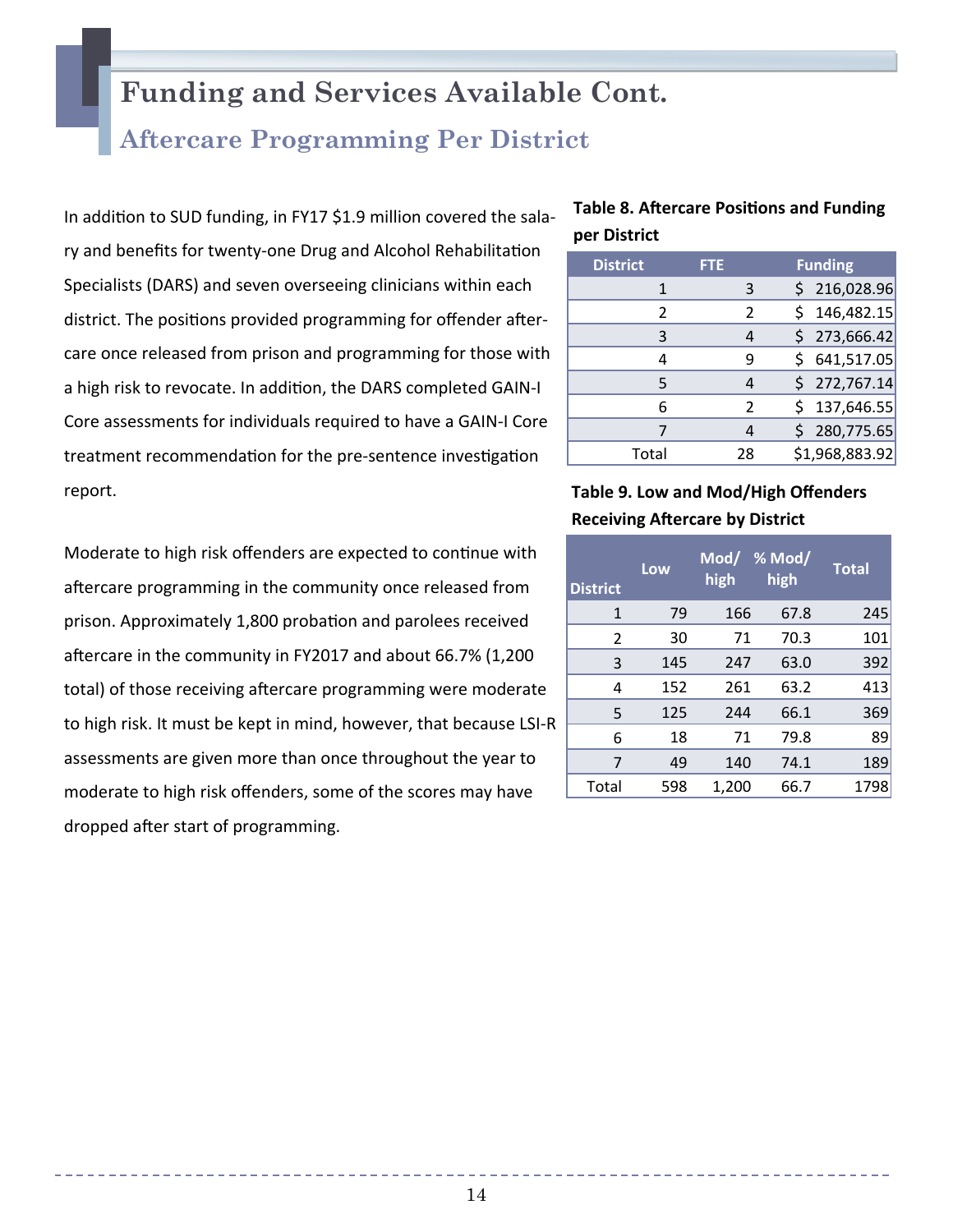### **Mental Health Services Provided**

There were 408 IDOC clients who received mental health services from Division of Behavioral Health in FY 2017 and 58.8% of those receiving services were moderate to high risk with LSI-R scores above 24. The majority (73.0%) of those receiving services were on probation. There were 10,042 total treatment instances entered into WITS at approximately 51 minutes per contact.

- $\nabla$  Clinical services (73.2%) were more commonly provided overall than crisis, medical, nursing or peer.
- $\nabla$  The most common service types included community based rehabilitative services (20.0%), followed by group skill training (18.6%) and group psychotherapy (13.9%).
- $\nabla$  Compared to the overall probation and parole population, Region 5 had more clients served (22.5% compared to 12.6% of population) and District 7 (17.6% of clients served and 11.4% of population).

| <b>Type</b>    | <b>Service</b>                                               | Instances %     |        |
|----------------|--------------------------------------------------------------|-----------------|--------|
|                | <b>BH Treatment Plan</b>                                     | 76              | 0.8%   |
|                | Case Management                                              | 698             | 6.9%   |
|                | <b>Community Based Rehabilitative Services</b>               | 2,005           | 20.0%  |
|                | Family Psychotherapy, with patient present                   | 4               | 0.0%   |
|                | Group Counseling - Substance Abuse                           | 272             | 2.7%   |
| Clinical       | Group Psychotherapy                                          | 1,394           | 13.9%  |
|                | <b>Group Skills Training</b>                                 | 1,873           | 18.6%  |
|                | Psychiatric Diagnostic Evaluation                            | 147             | 1.5%   |
|                | Psychiatric Diagnostic Evaluation with Medi-<br>cal Services | 28              | 0.3%   |
|                | Psychotherapy                                                | 852             | 8.5%   |
| Crisis         | Community Crisis Intervention                                | 11              | 0.1%   |
|                | Crisis Psychotherapy, 60 Minutes                             | 5               | 0.0%   |
| Medical        | New Outpatient                                               | 90 <sub>0</sub> | 0.9%   |
|                | <b>Established Outpatient</b>                                | 1,266           | 12.6%  |
|                | <b>Behavioral Health Nursing Services</b>                    | 1,008           | 10.0%  |
| <b>Nursing</b> | <b>Blood Draw</b>                                            | 10              | 0.1%   |
|                | Injection                                                    | 276             | 2.7%   |
| Peer           | Peer Support                                                 | 32              | 0.3%   |
| Total          |                                                              | 10,047          | 100.0% |

#### **Table 10. Mental Health Services Provided in FY17**

#### **Table 11. Mental Health Services and Clients Served by District**

|                     |                  |               | <b>Clients</b> |            | <b>Total</b><br>Popula- |         |
|---------------------|------------------|---------------|----------------|------------|-------------------------|---------|
| <b>District</b>     | <b>Instances</b> | %             | <b>Served</b>  | %          | tion                    | %       |
| IDHW, DBH, Region 1 | 1,668            | 16.6%         | 29             | 7.1%       | 1,899                   | 14.0%   |
| IDHW, DBH, Region 2 | 901              | 9.0%          | 18             | 4.4%       | 673                     | 4.9%    |
| IDHW, DBH, Region 3 | 659              | 6.6%          | 77             | 18.9%      | 2,675                   | 19.7%   |
| IDHW, DBH, Region 4 | 660              | 6.6%          | 77             | 18.9%      | 4,079                   | 30.0%   |
| IDHW, DBH, Region 5 | 2,657            | 26.5%         | 92             | 22.5%      | 1,712                   | 12.6%   |
| IDHW, DBH, Region 6 | 1,676            | 16.7%         | 43             | 10.5%      | 1,021                   | 7.5%    |
| IDHW, DBH, Region 7 | 1,821            | 18.1%         | 72             | 17.6%      | 1,545                   | 11.4%   |
| <b>Total</b>        |                  | 10.042 100.0% |                | 408 99.9%* | 13,604                  | 100.1%* |
|                     |                  |               |                |            |                         |         |

\*Difference due to rounding

 $\nabla$  Region 4 had fewer clients served compared to the overall population (18.9% of clients served and 30.0% of population).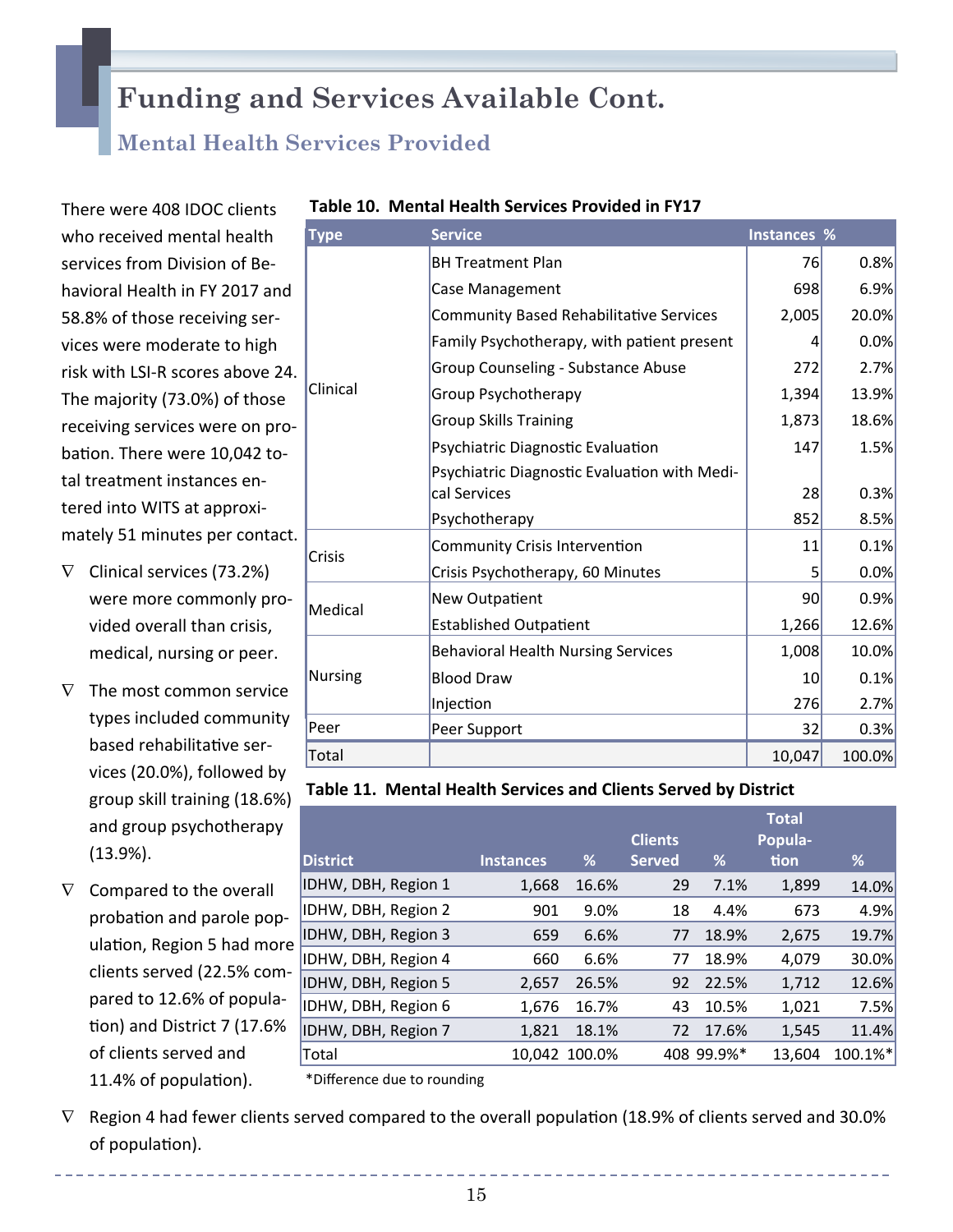# **Recidivism by Service**

To help determine how much funding is appropriate per type of service, the following analysis was conducted on recidivism of those receiving substance use and mental health treatment services in FY2017. The definition of recidivism includes any offender serving time under community supervision in FY17 who was reincarcerated as a parole violator, term, or rider as of 11/30/2017.

#### **SUD Funding**

Moderate to high risk probationers and parolees with a SUD domain score of .4 or above who received SUD funding were significantly less likely to recidivate if they received over \$1,000 in services (37.4% compared to 52.4)%. Those not recidivating and receiving SUD funds averaged \$1,480 in services. Moderate to high risk probationers who did not recidivate averaged \$1,422 in services and moderate/high risk parolees received \$1,719.

#### **Drug Court**

Moderate to high risk probationers with a SUD domain score of .4 or above and were involved in a Problem Solving Court were less likely to recidivate than those not involved in a Problem Solving Court (32.2% compared to 36.7%).

#### **Aftercare Programming**

Moderate to high risk probationers and parolees with a SUD domain score of .4 or above were slightly less likely to recidivate than those not receiving aftercare programming (44.2% compared to 45.2%). In addition, those who completed Aftercare were much less likely to recidivate than those who failed (34.4% compared to 51.7%). Parolees receiving aftercare had a higher rate of recidivism than probationers (69.4% compared to 39.0%).

#### **Mental Health**

Moderate to high risk probationers and parolees who received mental health treatment were less likely to recidivate than those not receiving treatment (36.4% compared to 38.8%). In addition, the more hours of mental health treatment received, the less likely the person was to return to incarceration. Those not recidivating had an average of 575 hours of treatment compared to 54 hours of treatment for those who recidivated. Those receiving less than 20 hours of treatment also had a higher recidivism rate than those receiving more than 20 hours of treatment (51.1% compared to 22.8%). Overall, parolees receiving mental health services had a higher rate of recidivism than probationers (63.6% compared to 28.5%).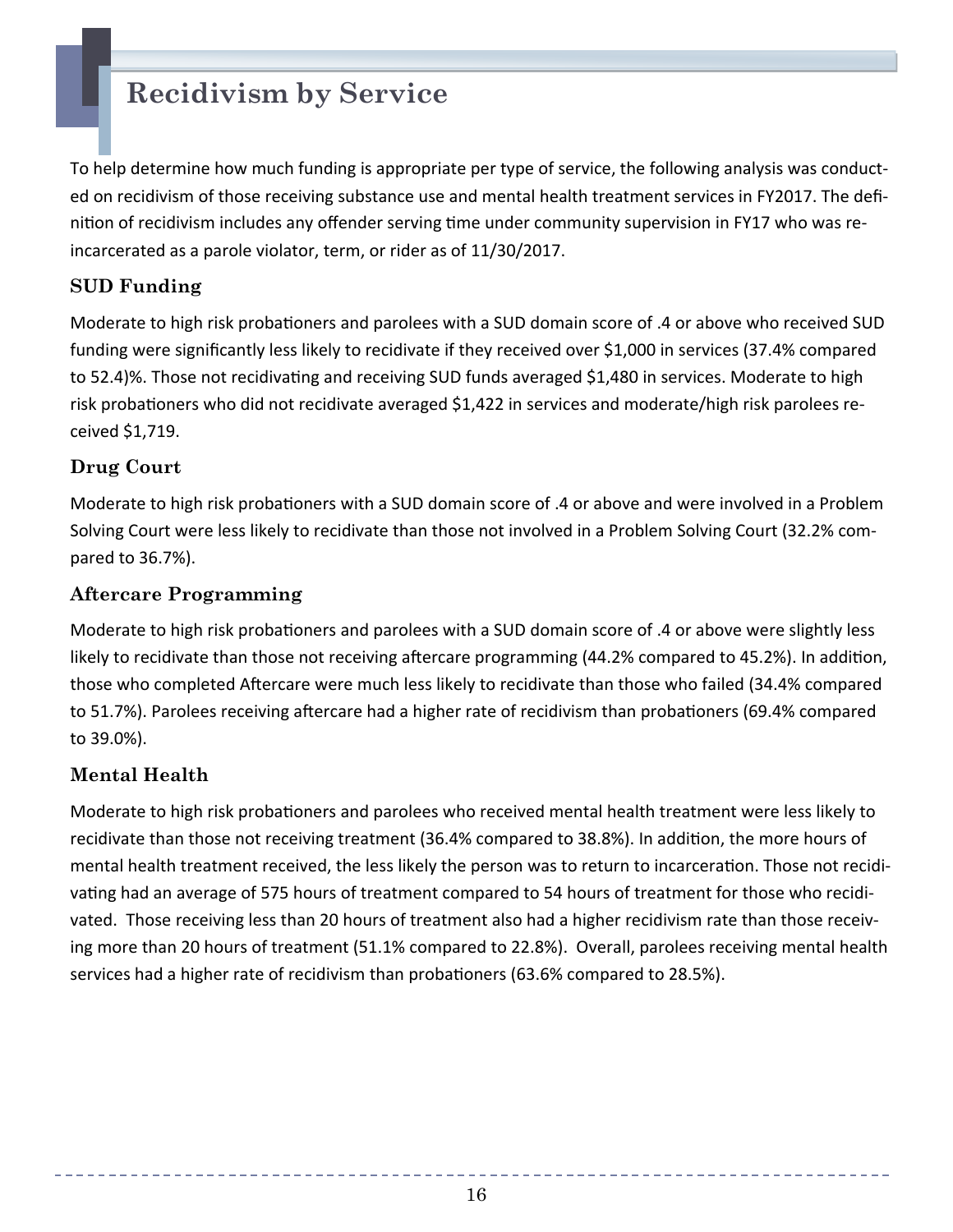# **High Risk Needing and Not Receiving Treatment Substance Use Disorder Services**

There were about 8,236 total probationers and parolees over the course of the year that were moderate to high risk and 6,399 moderate/high risk with an LSI-R SUD domain score over .4.

- $\nabla$  40.3% of moderate to high risk probation and parolees (2,580) received SUD services within FY17, and 3,819 had assessment scores indicating need for substance use services, but did not receive them.
	- The person may have received state funded resources through a problem solving court, aftercare, or may have accessed alternative funding through Medicaid, SSDI, self-pay, private insurance, free clinics, etc.
- $\nabla$  1,200 of 1,800 (66.7%) receiving aftercare in the community were moderate to high risk.
- $\nabla$  822 of 1,370 (60.0%) involved in a problem solving court were moderate/high risk.
- $\nabla$  Overlap:
	- 431 received SUD funding and aftercare.
	- 125 received SUD funded services and were involved in a problem solving court.
	- 92 were involved in a problem solving court and had community aftercare.
	- 24 received community aftercare, SUD funded services and were involved in a problem solving court.
		- $\Rightarrow$  672 received overlapped services.
- $\nabla$  About 2,469 did not receive substance use, after care, or drug court services.
	- **2,469 \*\$1,480 (average amount spent by those receiving services who did not recidivate) equals an addiƟonal \$3,654,120**

#### **Caveat to Number Served:**

There were a variety of reasons for individuals not receiving state funded substance use disorder services. First, the majority (83.4%) had received services within a previous year. Second, half of the population was re -incarcerated by year end, spending few days on probation and parole prior to returning to incarceration, and therefore may not have had sufficient time to access services. Third, the IDOC SUD funding criteria made about half ineligible for SUD funding services: 1) the individual must not be eligible for Medicaid; 2) the offender should have positive drug tests as evidence of need for services; 3) the person may not have graduated earlier treatment within six months of requesting additional services; 4) Risk to Recovery funding is limited to low moderate and moderate clients, but is not available to high risk, as they may be in need of more intensive treatment. Because of the eligibility criteria, some individuals obtained substance use resources through other means including Medicaid, not utilizing state substance use disorder resources. However, this highlights the need to investigate the proper dosage and delivery of services to help those most at risk to recidivate.

#### **Table 12. Services Received and Overlap**

| <b>Service Received</b>                               | Mod/<br>high risk<br>served |
|-------------------------------------------------------|-----------------------------|
| <b>SUD funding</b>                                    | 2,580                       |
| Problem Solving Court                                 | 822                         |
| Aftercare                                             | 1,200                       |
| Total                                                 | 4,602                       |
| Overlap (received<br>more than one type)              | 672                         |
| <b>Total Served minus</b><br>Overlap)                 | 3,930                       |
| <b>Total Mod/high Risk</b><br><b>Needing Services</b> | 6,399                       |
| <b>Needing Minus Served</b>                           | 2,46                        |